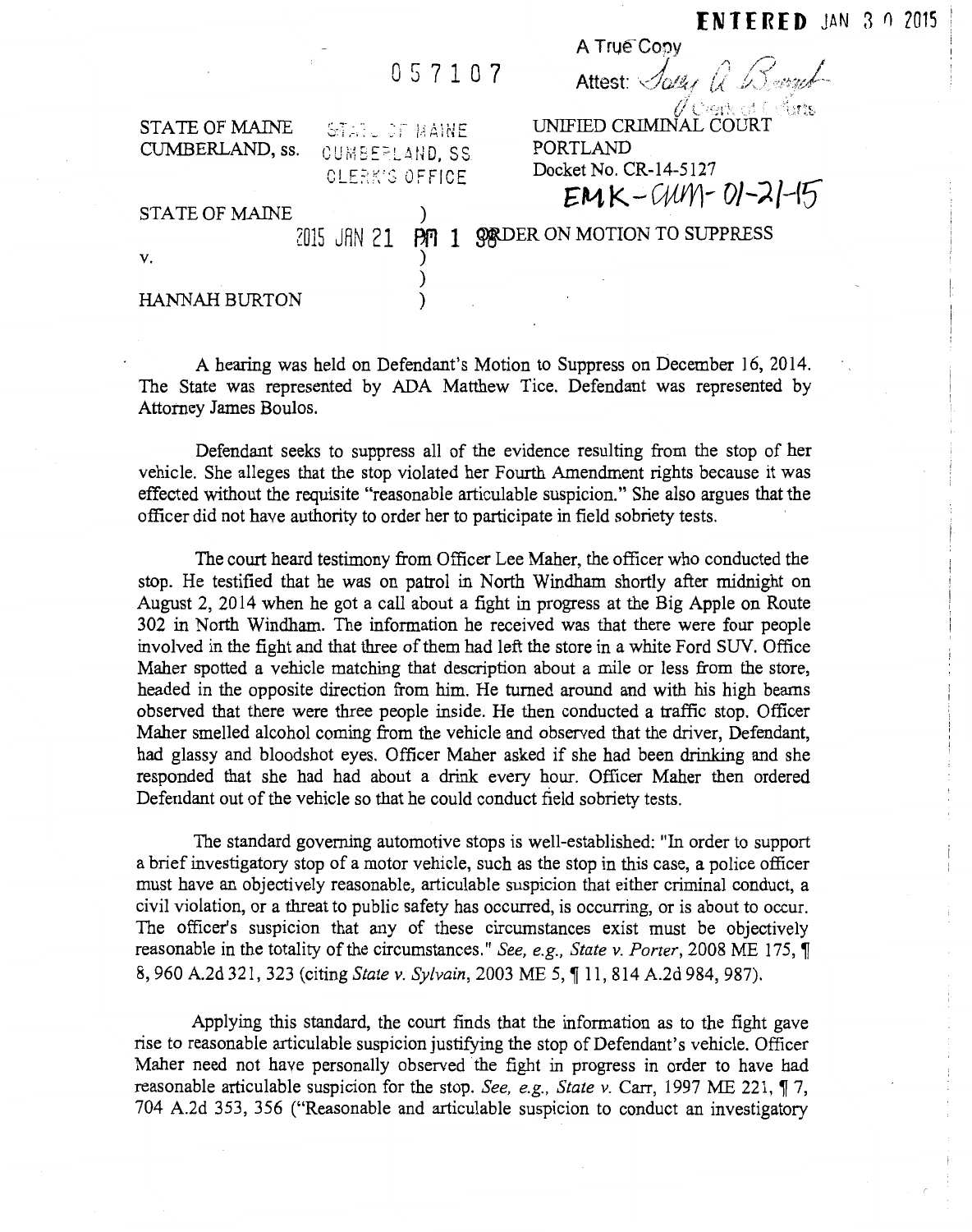stop can rest on the collective knowledge of the police") (citing *State v. Gervais,* 394 A.2d 1183, 1189 (Me. 1978) (holding that collective knowledge of the police transmitted by radio dispatch justified stopping a vehicle)). Furthermore, on observing Defendant's glassy, bloodshot eyes and on learning that she had been drinking, Officer Maher acted appropriately in requiring her to participate in field sobriety tests. *See, e.g., State v. King,*  2009 ME 14, ¶ 9, 965 A.2d 52, 54 (officer had objectively reasonable suspicion that driver might have been impaired when smelled odor of alcohol, observed beer bottles or cans in vehicle, and driver admitted to being a "three" where "one" meant total sobriety). As the Law Court stated in *State v. Sylvain,* 2003 ME 5, 814 A.2d 984:

When, as here, an officer has observed bloodshot eyes and has heard an admission from a driver that the driver has had two beers, it is objectively reasonable for that officer to entertain a suspicion that the driver may be impaired by the alcohol. Subjecting the driver to field sobriety tests following that admission does not offend the Fourth Amendment.

Id. ¶ 18, 814 A.2d at 989.

Accordingly, it is hereby ORDERED that Defendant's Motion to Suppress is DENIED.

DATED: \_\'-=:l.J=+-'~ **\-=-g \t-\\_t\_** \ \

Unified (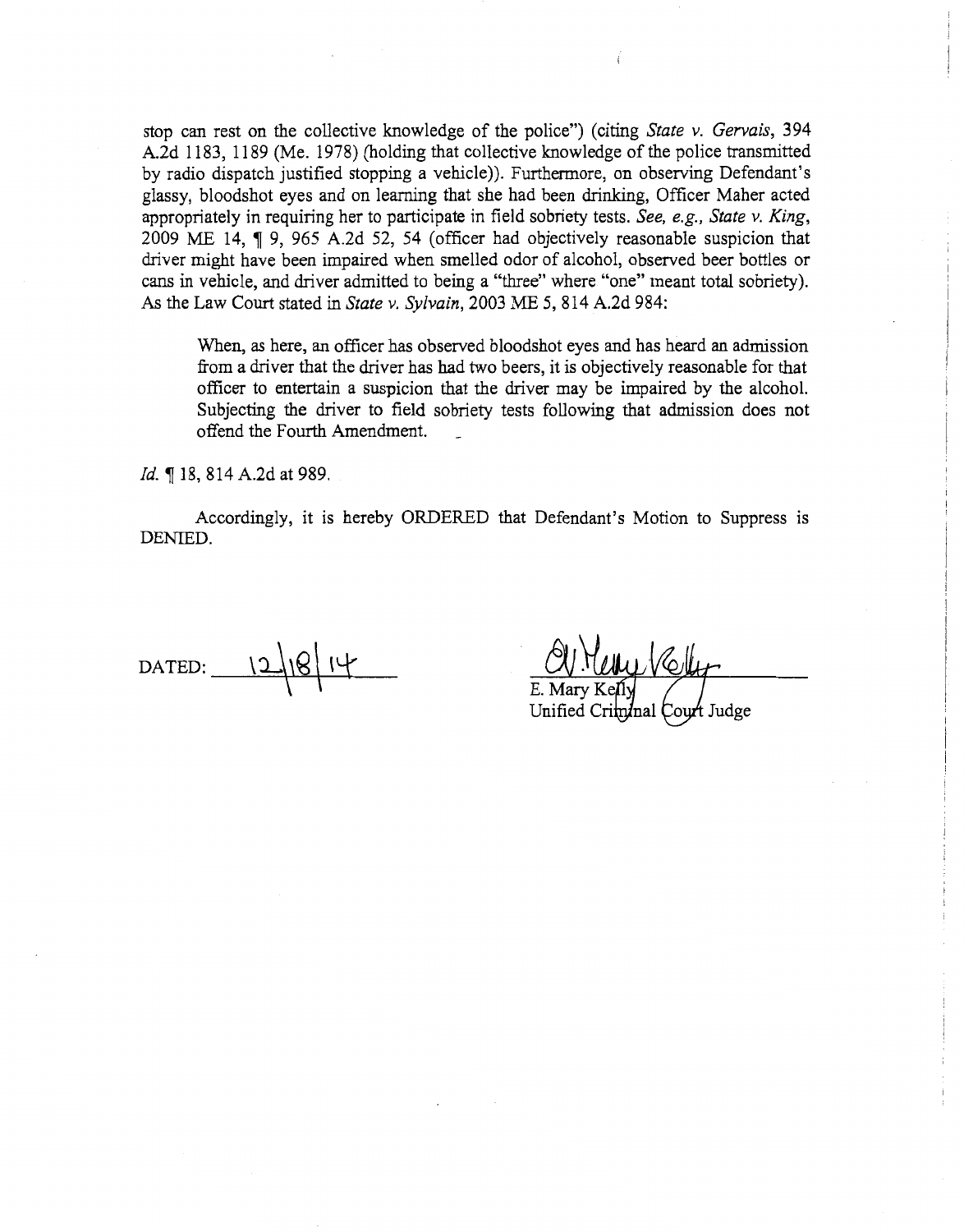STATE OF MAINE VS HANNAH L BURTON 3 6 "\WRENCE RD POh...-L ME 04069 CRIMINAL DOCKET CUMBERLAND, ss. Docket No CUMCD-CR-2014-05127 **DOCKET RECORD**  DOB: 05/08/1986 Attorney: JAMES BOULOS State's Attorney: STEPHANIE ANDERSON THE BOULOS LAW FIRM PO BOX 856 75 NORTH ST SACO ME 04072-0856 RETAINED 08/11/2014 **Charge (s) 1 OUI (ALCOHOL) Seq 12942 29-A 2411 (1-A) (A) MAHER** '\ <sup>I</sup>**WND 2 OUI (ALCOHOL) Seq 12942 29-A 2411 (1-A) (A) MAHER**  $\uparrow$  / WND **Docket Events: 08/0212014 WINDHAM Class D 08102/2014 WINDHAM Class D**  08/06/2014 FILING DOCUMENT - NON CASH BAIL BOND FILED ON 08/04/2014 08 <sup>1</sup> 2014 BAIL BOND- \$2,500.00 UNSECURED BAIL BOND FILED ON 08/04/2014 Bail Amt: \$2,500 Date Bailed: 08/02/2014 08/12/2014 Party(s): HANNAH L BURTON ATTORNEY - RETAINED ENTERED ON 08/11/2014 Attorney: JAMES BOULOS 08/20/2014 Charge (s): 1, 2 HEARING- ARRAIGNMENT SCHEDULED FOR 09/09/2014 at 08:30 a.m. in Room No. 1 OB/20/2014 Charge (s) : 1, 2 SUPPLEMENTAL FILING - COMPLAINT FILED ON 08/20/2014 09/10/2014 Charge (s): 1, 2 HEARING - ARRAIGNMENT WAIVED ON 09/09/2014 Attorney: JAMES BOULOS 09/10/2014 Charge(s): 1,2 PLEA - NOT GUILTY ENTERED BY COUNSEL ON 08/11/2014 Attorney: JAMES BOULOS 09/10/2014 Charge (s): 1, 2 HEARING - DISPOSITIONAL CONFERENCE SCHEDULED FOR 11/20/2014 at 10:00 a.m. in Room No. 7 09/J 0/2014 Charge (s): 1, 2 HEARING - DISPOSITIONAL CONFERENCE SCHEDULED FOR 11/20/2014 at 10:00 a.m. in Room No. 7 CR 200 Page 1 of 3 Printed on: 01/22/2015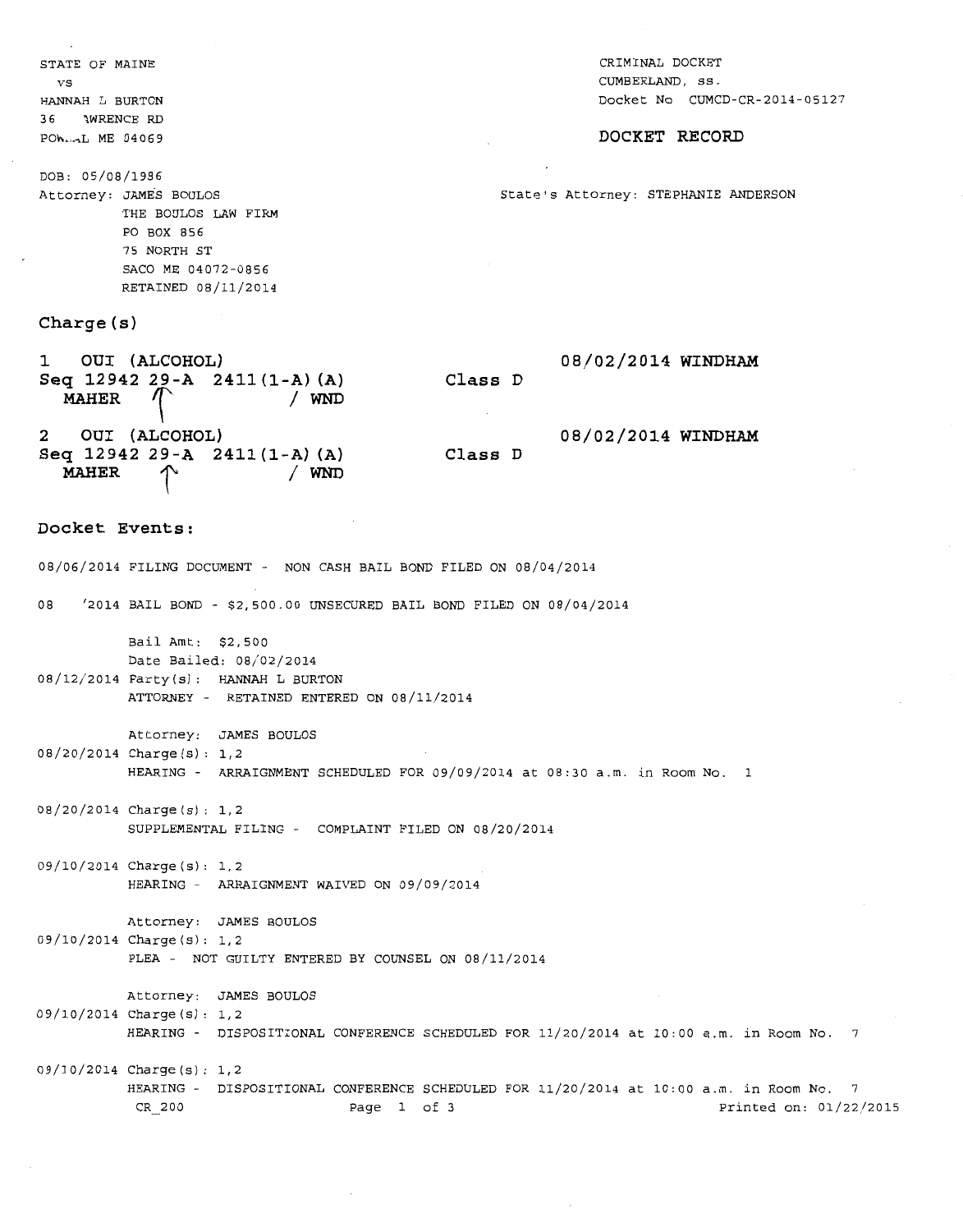HANNAH L BURTON CUMCD-CR-2014-05127 DOCKET RECORD

09/~v/2014 Charge(s): 1,2 TRIAL - JURY TRIAL SCHEDULED FOR 01/12/2015 at 08:30 a.m. in Room No. 11 NOTICE TO PARTIES/COUNSEL 09/22/2014 LETTER - FROM PARTY FILED ON 09/22/2014 LETTER FROM ATTY UPDATING DEF'S PHONE NUMBER 11/07/2014 Charge(s): 1,2 HEARING - DISPOSITIONAL CONFERENCE NOTICE SENT ON 11/07/2014 11/20/2014 Charge(s): 1,2 HEARING - DISPOSITIONAL CONFERENCE HELD ON 11/20/2014 ROLAND A COLE , JUSTICE Attorney: JAMES BOULOS DA: JENNIFER ACKERMAN CONTINUE TO MOTION HEARING. 11/21/2014 OTHER FILING - REQUEST FOR CHEMIST AT TRIAL FILED ON 11/20/2014 11/21/2014 MOTION - MOTION TO SUPPRESS FILED BY DEFENDANT ON 11/20/2014 TO SUPPRESS ALPHABET AND NUMBERS TEST 11/21/2014 MOTION - MOTION TO SUPPRESS STATEMENT FILED BY DEFENDANT ON 11/20/2014 11/21/2014 HEARING - MOTION TO SUPPRESS STATEMENT SCHEDULED FOR 12/09/2014 at 01:00 p.m. *in* Room No. 1 NOTICE TO PARTIES/COUNSEL  $11/\sim2014$  HEARING - MOTION TO SUPPRESS STATEMENT NOTICE SENT ON  $11/21/2014$ 11/21/2014 MOTION - MOTION TO SUPPRESS EVIDENCE FILED BY DEFENDANT ON 11/20/2014 11/21/2014 MOTION - MOTION TO SUPPRESS FILED BY DEFENDANT ON 11/20/2014 TO SUPPRESS SOBRIETY TESTS 11/21/2014 MOTION - MOTION EXPERT WITNESS REPORT FILED BY DEFENDANT ON 11/20/2014 12/10/2014 HEARING - MOTION TO SUPPRESS STATEMENT CONTINUED ON 12/09/2014 ROLAND A COLE , JUSTICE DA: JENNIFER ACKERMAN CONTINUED BY AGREEMENT OF PARTIES TO 12.16.14 AT 1PM 12/10/2014 HEARING - MOTION TO SUPPRESS STATEMENT SCHEDULED FOR 12/16/2014 at 01:00p.m. *in* Room No. 1 NOTICE TO PARTIES/COUNSEL 12/10/2014 HEARING - MOTION TO SUPPRESS STATEMENT NOTICE SENT ON 12/09/2014 KRISTINA JOYCE , ASSISTANT CLERK 12/17/2014 HEARING- MOTION TO SUPPRESS STATEMENT HELD ON 12/16/2014 MARY KELLY , JUDGE Attorney: JAMES BOULOS DA: MATTHEW TICE Defendant Present in Court MOTION TAKEN UNDER ADVISEMENT. JUSTICE KELLY HAS FILE. TAPE 6493 INDEX 874-1349; CR 200 Page 2 of 3 Printed on: 01/22/2015